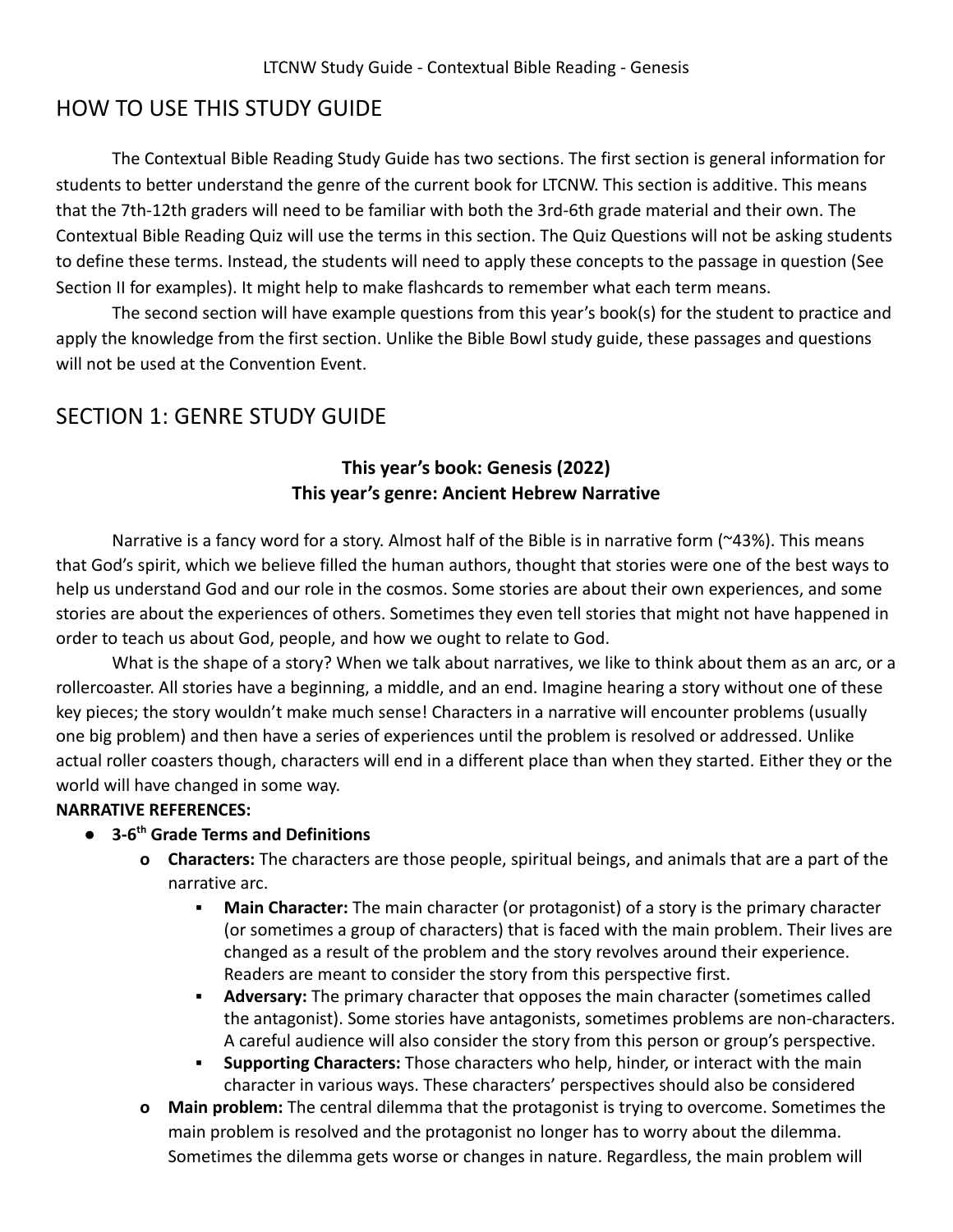LTCNW Study Guide - Contextual Bible Reading - Genesis

always be central to the plot of the story and will be addressed in some way before the end of the story.

**o Resolution:** When the main problem is addressed in a significant way, this is called the resolution. The resolution brings the story to a close. Sometimes there are some details that follow which wrap up the loose ends of the narrative, but the resolution brings the narrative to a conclusion.

### **● Additional Concepts for 3rd-6th Grade**

- **o Author's meaning:** Authors write their stories to shape and change an audience. They do this by giving us an account of events in such a way to teach us about God, humans, and how we ought to live.
- **o Hebrew texts:** Hebrew is the language that the Old Testament is primarily written in. Hebrew texts are characteristically sparse in detail. Unlike our own writing, ancient authors give us barebones accounts and only mention details if they are critical for the meaning of their story. This means that when they mention a detail, it is going to be very important. These authors also love to write in puzzles and riddles (Prov 1:6), which means that if you read something strange, the author wants you to pay close attention and study more.



*The Narrative Roller Coaster*

## **● 7 th -12th grade Definitions**

- **o Introduction:** The introduction of a story provides the setting, characters, and context for the reader. The introduction is usually those details that are provided before the main character experiences the main problem.
- **o Setting:** The setting is the location and place that the events in the narrative take place. In the Bible, places are often important for the events that took place there before. For example, Bethel appears many times as a place of worship throughout Israel's history. The names of places often have meanings significant to the narrative (Bethel means "house of God").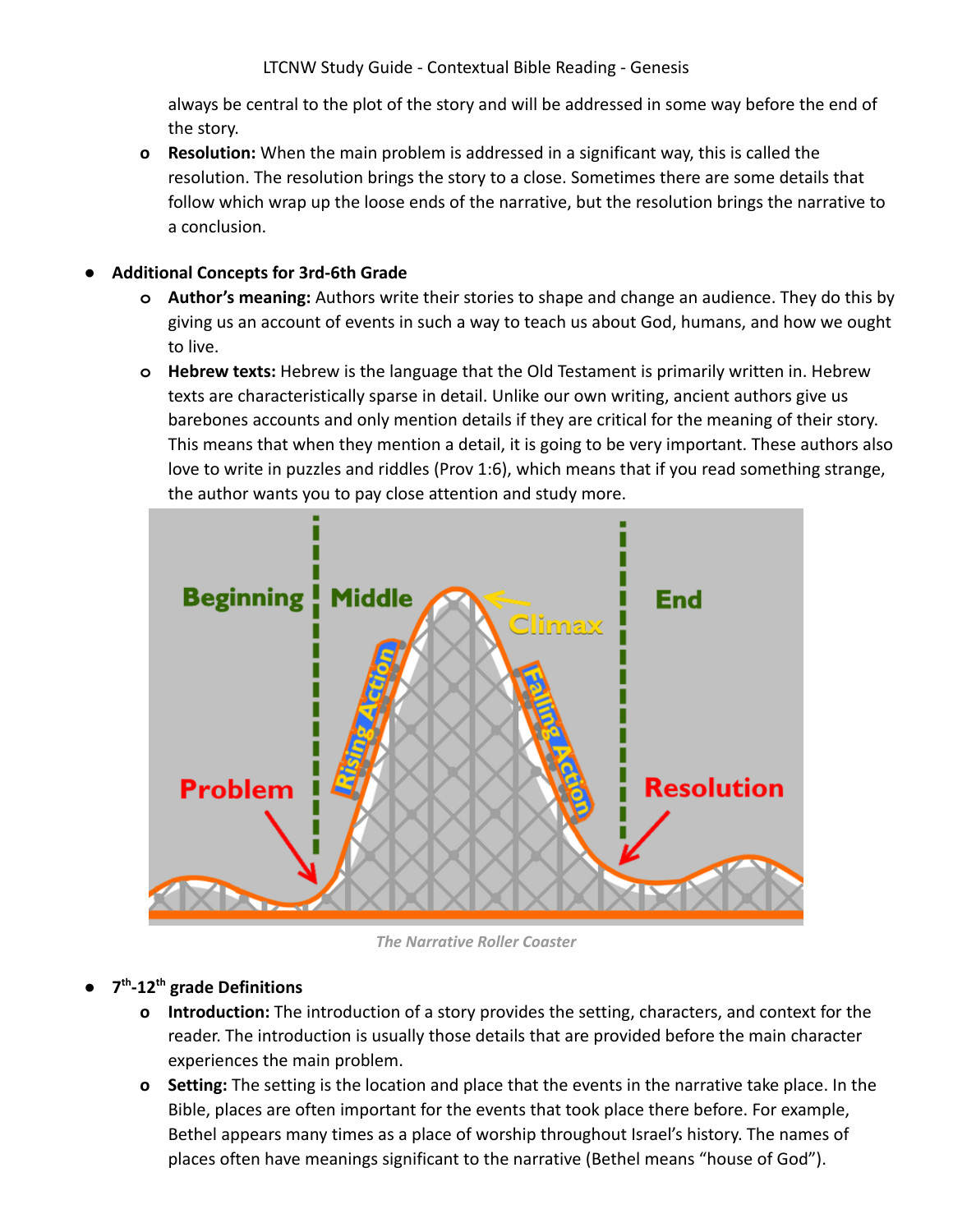LTCNW Study Guide - Contextual Bible Reading - Genesis

- **o Rising Action:** After the main problem of a story occurs, things usually get worse and worse for the main character. This part of the story is called the rising action.
- **o Climax:** Just when the main problem seems overwhelming, something will happen in the story to move it toward the resolution. This part of the story is also known as the turn because of how it turns events away from disaster and toward resolution. The climax is also a great way for the author to embed meaning and who or how they think a problem ought to be solved.
- **o Falling Action:** The problem is not yet solved, but the main character is now working toward the solution, which may seem inevitable.
- **o Conclusion:** After the resolution, the author often wraps up the story by giving out details that the reader might be curious about, or preparing the reader for subsequent stories.

### **● Additional Terms for 7th-12th Grade**

- **o Narrative Patterns**: To connect stories together in interesting ways, the author of the narratives will often pattern the way they tell the story to bring another story to mind. For instance, when Sarai gives her servant Hagar to Abram (Genesis 16), the same language and phrases are used as when Eve gives the fruit of the tree to her husband Adam (Genesis 3). The authors intend for us to consider the similarities and differences between two (or more) stories when they use these kinds of patterns.
- **o Ancient Meditation Literature:** The Bible isn't meant to be read once, figured out, and then discarded or put on a shelf. The spirit-filled authors spent their lives designing a beautiful, rich, and deep collection of texts that were meant to be read daily over a lifetime. We ought to take the advice of the Psalmist in Psalm 1 and meditate on these scriptures day and night in order to gain God's blessing (Ps 1:1-2).
- **o Ancient Context:** The Bible was written for us but it was not written to us. We have to remember that the authors of the Bible were real people in a real context. This context is far removed from our situation, but we honor them by trying to understand them in their context as best we can. When we approach narratives, we ought to set our own questions, issues, and preconceptions aside and simply let the author teach us. Once we have done that for a good while, we can return to some of our own questions and concerns (if they are still relevant).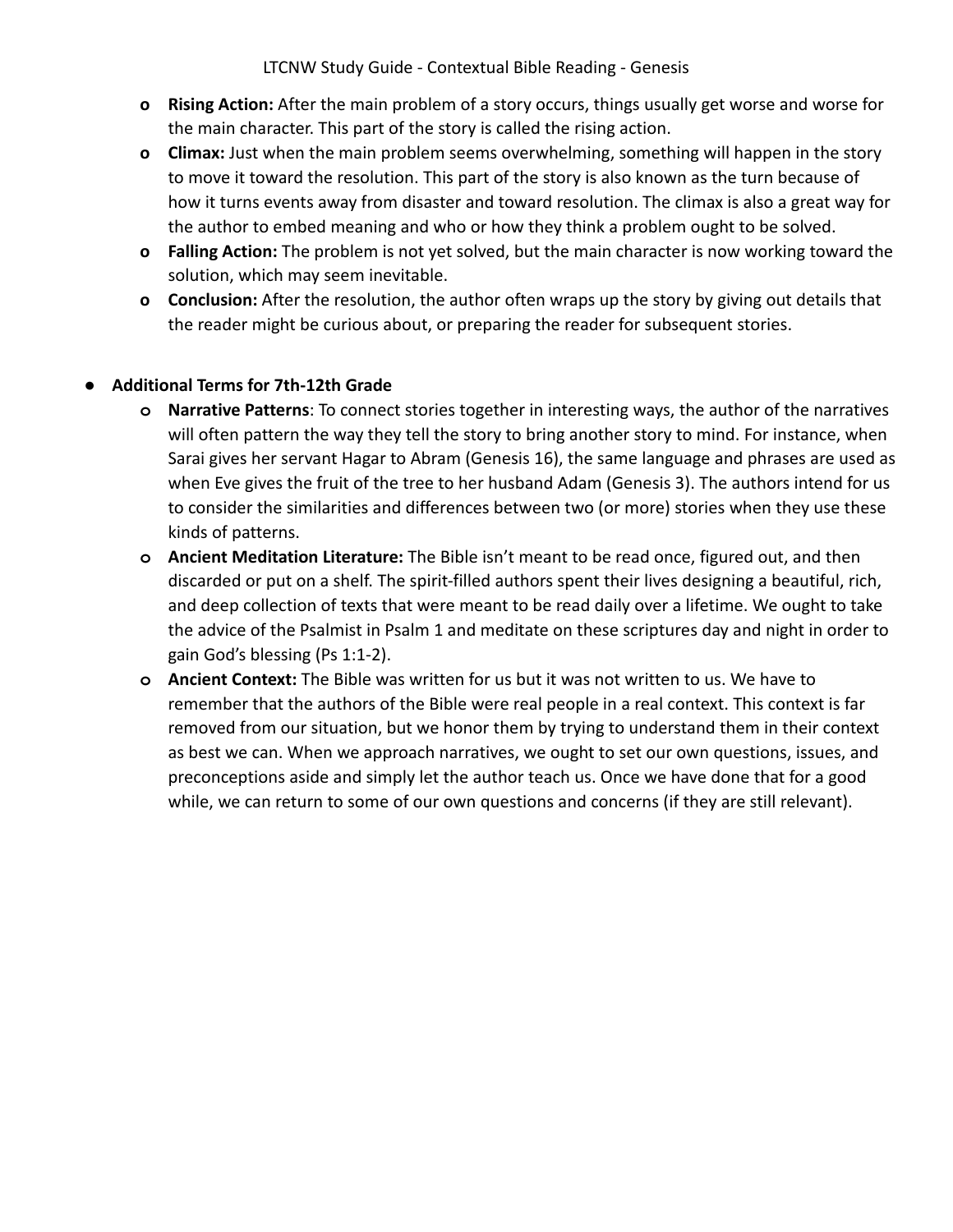# SECTION 2: EXAMPLE QUESTIONS

### **Example passage and questions for 3rd-6th Grade (Teacher's Guide):**

Read this passage (Genesis 12:9-13:1 ESV) and answer the questions:

And Abram journeyed on, still going toward the Negeb. Now there was a famine in the land. So Abram went down to Egypt to sojourn there, for the famine was severe in the land. When he was about to enter Egypt, he said to Sarai his wife, "I know that you are a woman beautiful in appearance, and when the Egyptians see you, they will say, 'This is his wife.' Then they will kill me, but they will let you live. Say you are my sister, that it may go well with me because of you, and that my life may be spared for your sake." When Abram entered Egypt, the Egyptians saw that the woman was very beautiful. And when the princes of Pharaoh saw her, they praised her to Pharaoh. And the woman was taken into Pharaoh's house. And for her sake he dealt well with Abram; and he had sheep, oxen, male donkeys, male servants, female servants, female donkeys, and camels. But the Lord afflicted Pharaoh and his house with great plagues because of Sarai, Abram's wife. So Pharaoh called Abram and said, "What is this you have done to me? Why did you not tell me that she was your wife? Why did you say, 'She is my sister,' so that I took her for my wife? Now then, here is your wife; take her, and go." And Pharaoh gave men orders concerning him, and they sent him away with his wife and all that he had. So Abram went up from Egypt, he and his wife and all that he had, and Lot with him, into the Negeb.

- 1. Who is the main character (or protagonist)?
	- A. The Lord
	- **B. Abram**
	- C. Sarai
	- D. Pharaoh
- 2. What is the main problem of the story?
	- A. The Lord promises the land to Abram
	- B. There is a famine in the land
	- **C. Abram gives his wife away**
	- D. The Lord sends plagues on pharaoh's house
- 3. What is the resolution for the story?
	- A. Abram returns to the land
	- B. Abram returns to Bethel
	- **C. Pharaoh gives Sarai back to Abram**
	- D. Pharaoh asks Abram why he tricked him
- 4. Who is the adversary in this narrative?
	- A. Abram
	- B. Sarai
	- C. God
	- **D. Pharaoh**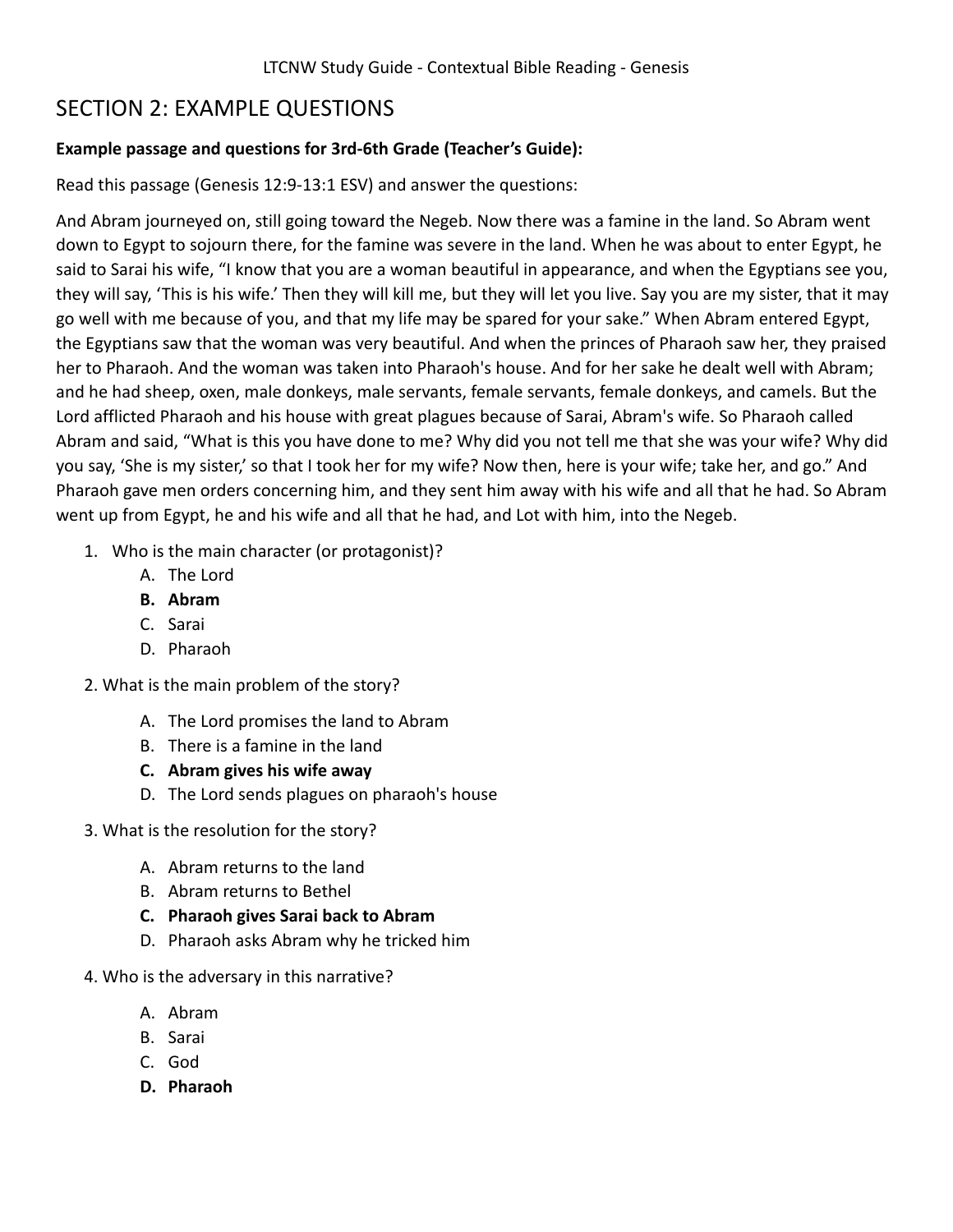- 5. How is Hagar related to this story?
	- A. She was more beautiful that Sarai.
	- B. She was a princess of Egypt.
	- C. She also experienced a famine.
	- **D. She was likely one of the servants Abram obtained in Egypt.**
- 6. Who is God protecting in this story and why? (Short Answer)

**God is protecting Abram in spite of his mistakes because he is protecting his promise to Abram. Though the Egyptians are (possibly) hurt, God is also protecting them from Abram's mistake by bringing Sarai out of Pharaoh's house.**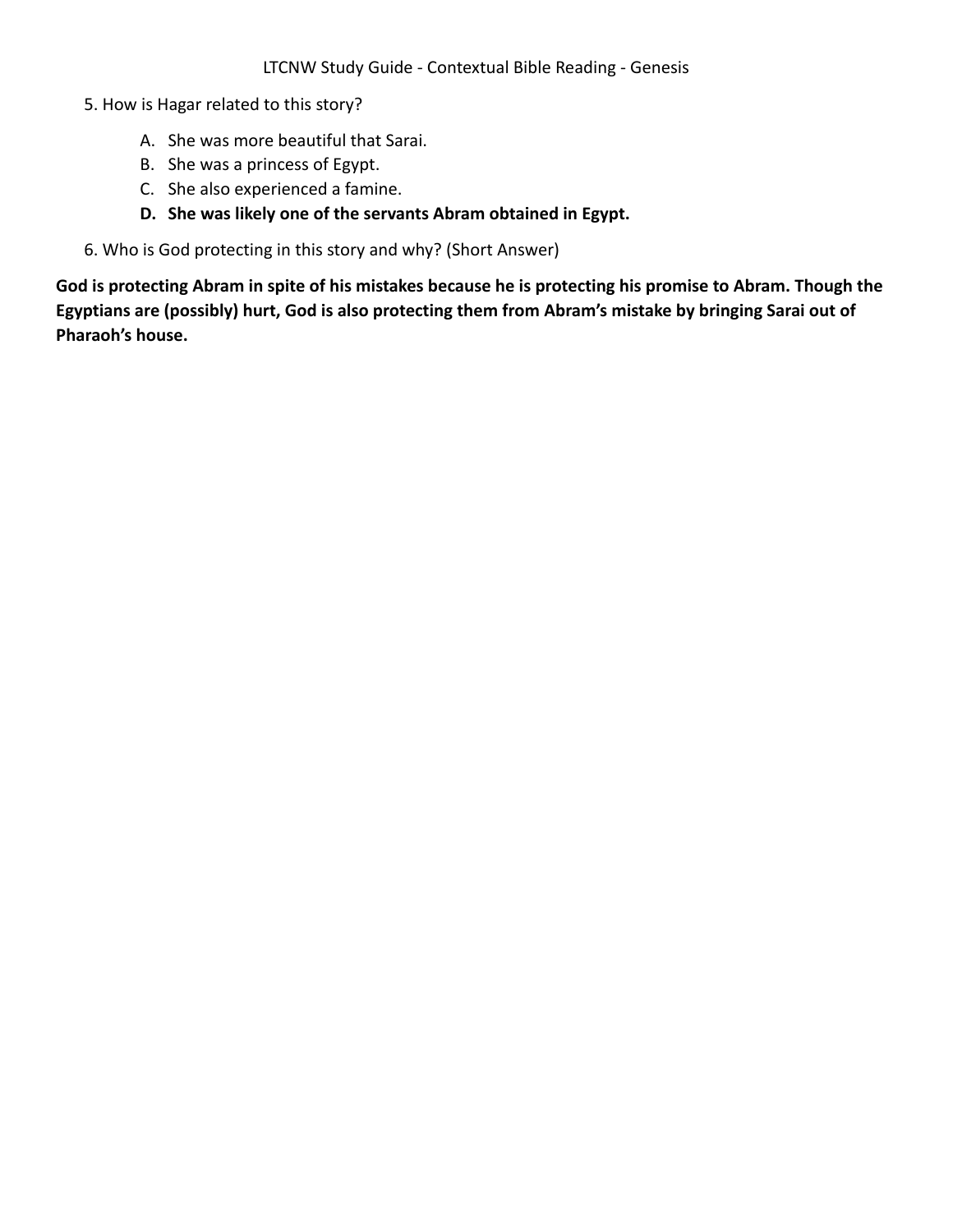## **Example Passage and Questions (7th -12th Grade)**

### Read this passage and answer the questions (Genesis 12:6-13:4 ESV)

Abram passed through the land to the place at Shechem, to the oak of Moreh. At that time the Canaanites were in the land. Then the Lord appeared to Abram and said, "To your offspring I will give this land." So he built there an altar to the Lord, who had appeared to him. From there he moved to the hill country on the east of Bethel and pitched his tent, with Bethel on the west and Ai on the east. And there he built an altar to the Lord and called upon the name of the Lord. And Abram journeyed on, still going toward the Negeb. Now there was a famine in the land. So Abram went down to Egypt to sojourn there, for the famine was severe in the land. When he was about to enter Egypt, he said to Sarai his wife, "I know that you are a woman beautiful in appearance, and when the Egyptians see you, they will say, 'This is his wife.' Then they will kill me, but they will let you live. Say you are my sister, that it may go well with me because of you, and that my life may be spared for your sake." When Abram entered Egypt, the Egyptians saw that the woman was very beautiful. And when the princes of Pharaoh saw her, they praised her to Pharaoh. And the woman was taken into Pharaoh's house. And for her sake he dealt well with Abram; and he had sheep, oxen, male donkeys, male servants, female servants, female donkeys, and camels. But the Lord afflicted Pharaoh and his house with great plagues because of Sarai, Abram's wife. So Pharaoh called Abram and said, "What is this you have done to me? Why did you not tell me that she was your wife? Why did you say, 'She is my sister,' so that I took her for my wife? Now then, here is your wife; take her, and go." And Pharaoh gave men orders concerning him, and they sent him away with his wife and all that he had. So Abram went up from Egypt, he and his wife and all that he had, and Lot with him, into the Negeb. Now Abram was very rich in livestock, in silver, and in gold. And he journeyed on from the Negeb as far as Bethel to the place where his tent had been at the beginning, between Bethel and Ai, to the place where he had made an altar at the first. And there Abram called upon the name of the Lord.

1. Which detail is part of the introduction?

## **A. There was a famine in the land.**

- B. Abram acquires great possessions.
- C. Pharoah's advisors praise Sarai to Pharaoh.
- D. Pharaoh asks Abram why he tricked him.
- 2. Which event is part of the rising action?
	- A. God promises Abram the land of Canaan
	- B. Abram's family flees a famine
	- **C. Pharaoh treats Abram well for Sarai's sake**
	- D. Pharaoh sends Abram on his way
- 3. Which event is the climax (or turn) of the story?
	- A. Pharaoh taking Sarai from Abram
	- **B. God afflicting pharaoh's house with plagues**
	- C. Abram returning to Israel
	- D. Abram returning to the altar at Bethel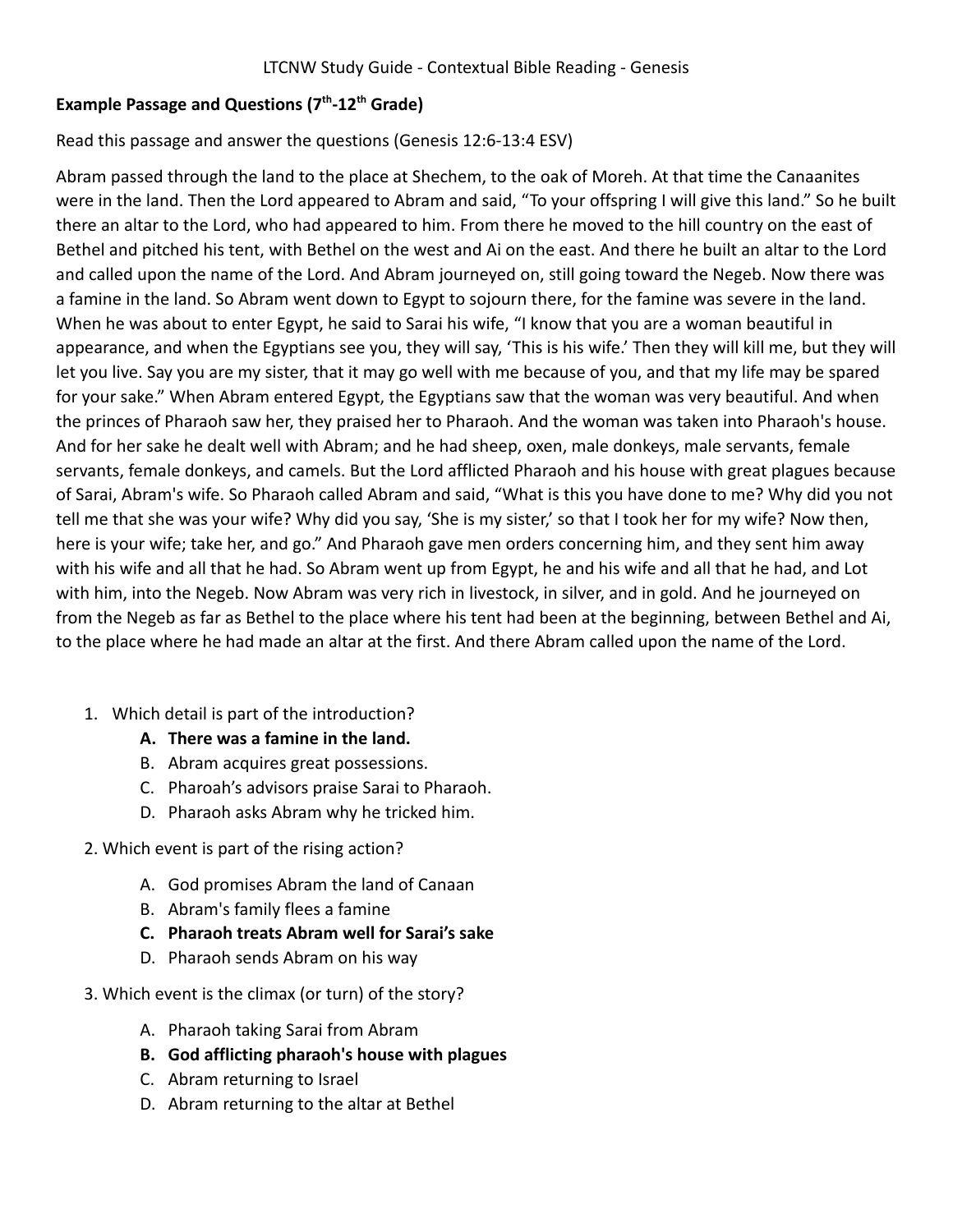- 4. Which event is part of the falling action of the story?
	- A. Abram leaves the Negev for Egypt
	- **B. Pharaoh questions Abram**
	- C. Abram moves from place to place in the Negev
	- D. Abram calls on the name of the Lord
- 5. What later major Biblical narrative uses the same pattern in this one?
	- A. Tower of Babel
	- B. Jacob at the Well
	- **C. The Exodus from Egypt**
	- D. The exile from Jerusalem

6. What is the author trying to communicate with this story's climax? (Short Answer)

**Abram (and God's people) get themselves into trouble when they fail to trust in God's plan (staying in the promised land), but God will protect them in spite of their failures so that he can bring about his Messiah and promised blessings. Abram does not deserve God's protection, but God provides it because he has partnered with Abram.**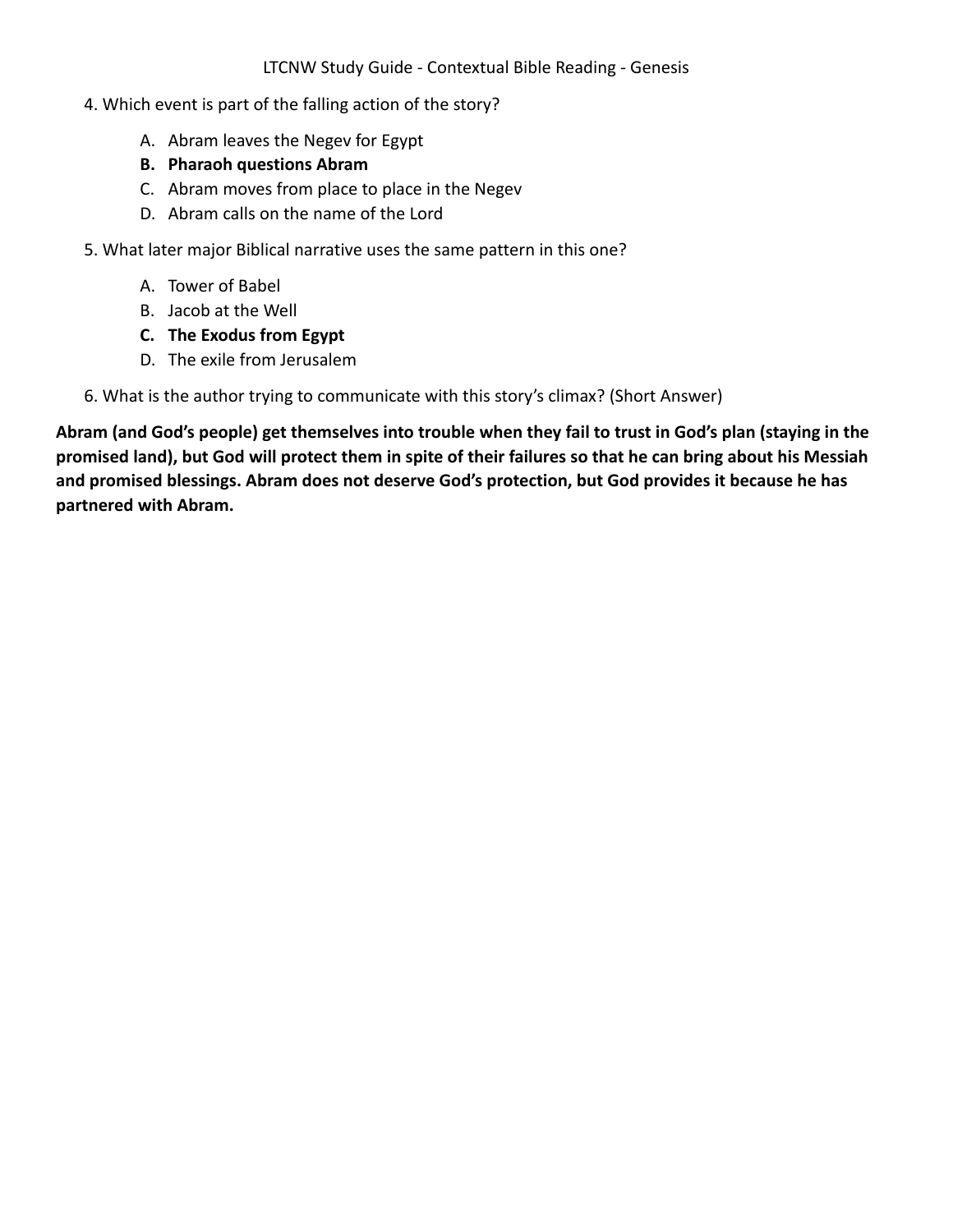### **Example passage and questions for 3rd-6th Grade (Student's Guide):**

Read this passage (Genesis 12:9-13:1) and answer the questions:

And Abram journeyed on, still going toward the Negeb. Now there was a famine in the land. So Abram went down to Egypt to sojourn there, for the famine was severe in the land. When he was about to enter Egypt, he said to Sarai his wife, "I know that you are a woman beautiful in appearance, and when the Egyptians see you, they will say, 'This is his wife.' Then they will kill me, but they will let you live. Say you are my sister, that it may go well with me because of you, and that my life may be spared for your sake." When Abram entered Egypt, the Egyptians saw that the woman was very beautiful. And when the princes of Pharaoh saw her, they praised her to Pharaoh. And the woman was taken into Pharaoh's house. And for her sake he dealt well with Abram; and he had sheep, oxen, male donkeys, male servants, female servants, female donkeys, and camels. But the Lord afflicted Pharaoh and his house with great plagues because of Sarai, Abram's wife. So Pharaoh called Abram and said, "What is this you have done to me? Why did you not tell me that she was your wife? Why did you say, 'She is my sister,' so that I took her for my wife? Now then, here is your wife; take her, and go." And Pharaoh gave men orders concerning him, and they sent him away with his wife and all that he had. So Abram went up from Egypt, he and his wife and all that he had, and Lot with him, into the Negeb.

- 1. Who is the main character (or protagonist)?
	- A. The Lord
	- B. Abram
	- C. Sarai
	- D. Pharaoh
- 2. What is the main problem of the story?
	- A. The Lord promises the land to Abram
	- B. There is a famine in the land
	- C. Abram gives his wife away
	- D. The Lord sends plagues on pharaoh's house
- 3. What is the resolution for the story?
	- A. Abram returns to the land
	- B. Abram returns to Bethel
	- C. Pharaoh gives Sarai back to Abram
	- D. Pharaoh asks Abram why he tricked him
- 4. Who is the adversary in this narrative?
	- E. Abram
	- F. Sarai
	- G. God
	- H. Pharaoh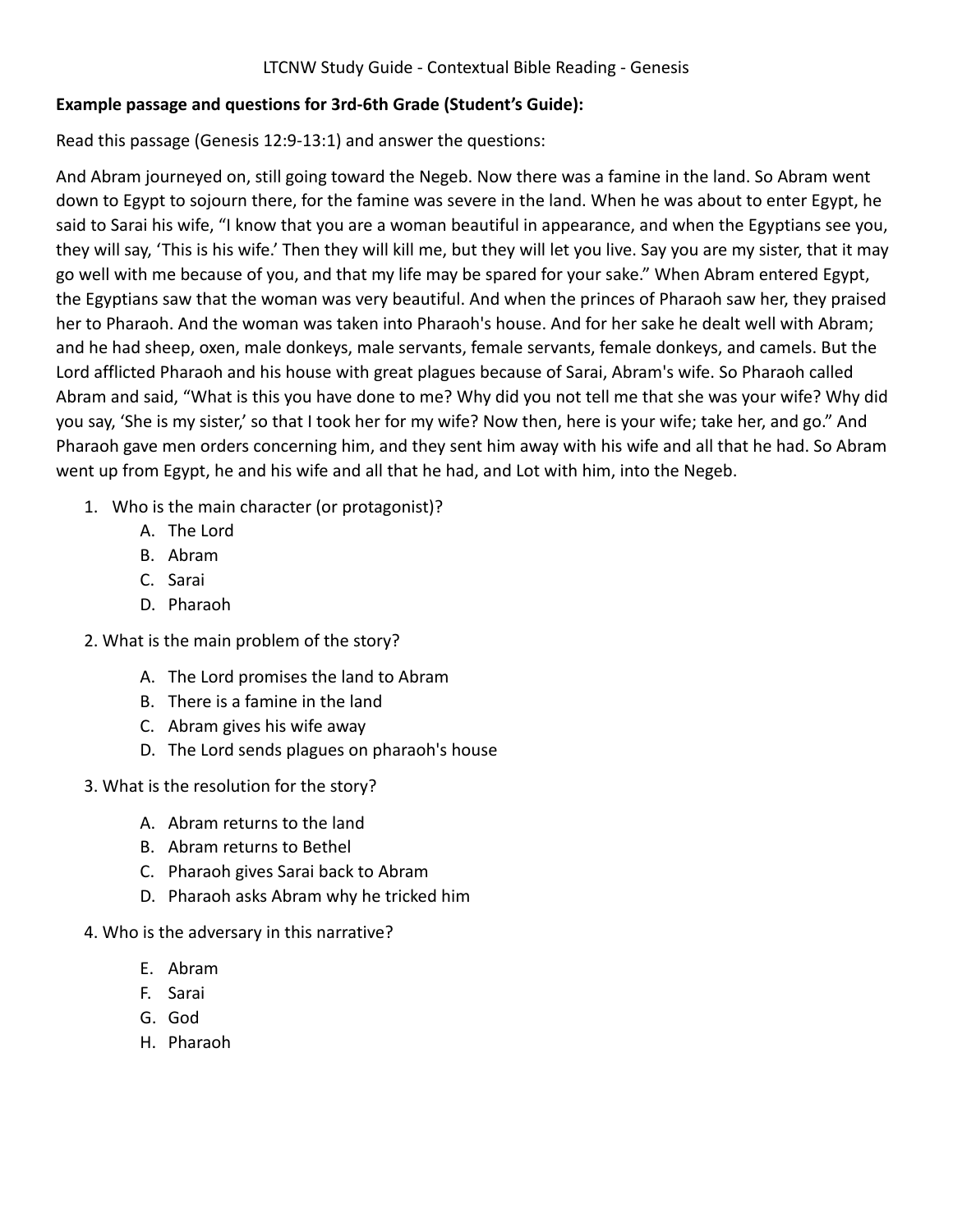- 5. How is Hagar related to this story?
	- E. She was more beautiful that Sarai.
	- F. She was a princess of Egypt.
	- G. She also experienced a famine.
	- H. She was likely one of the servants Abram obtained in Egypt.
- 6. Who is God protecting in this story and why? (Short Answer)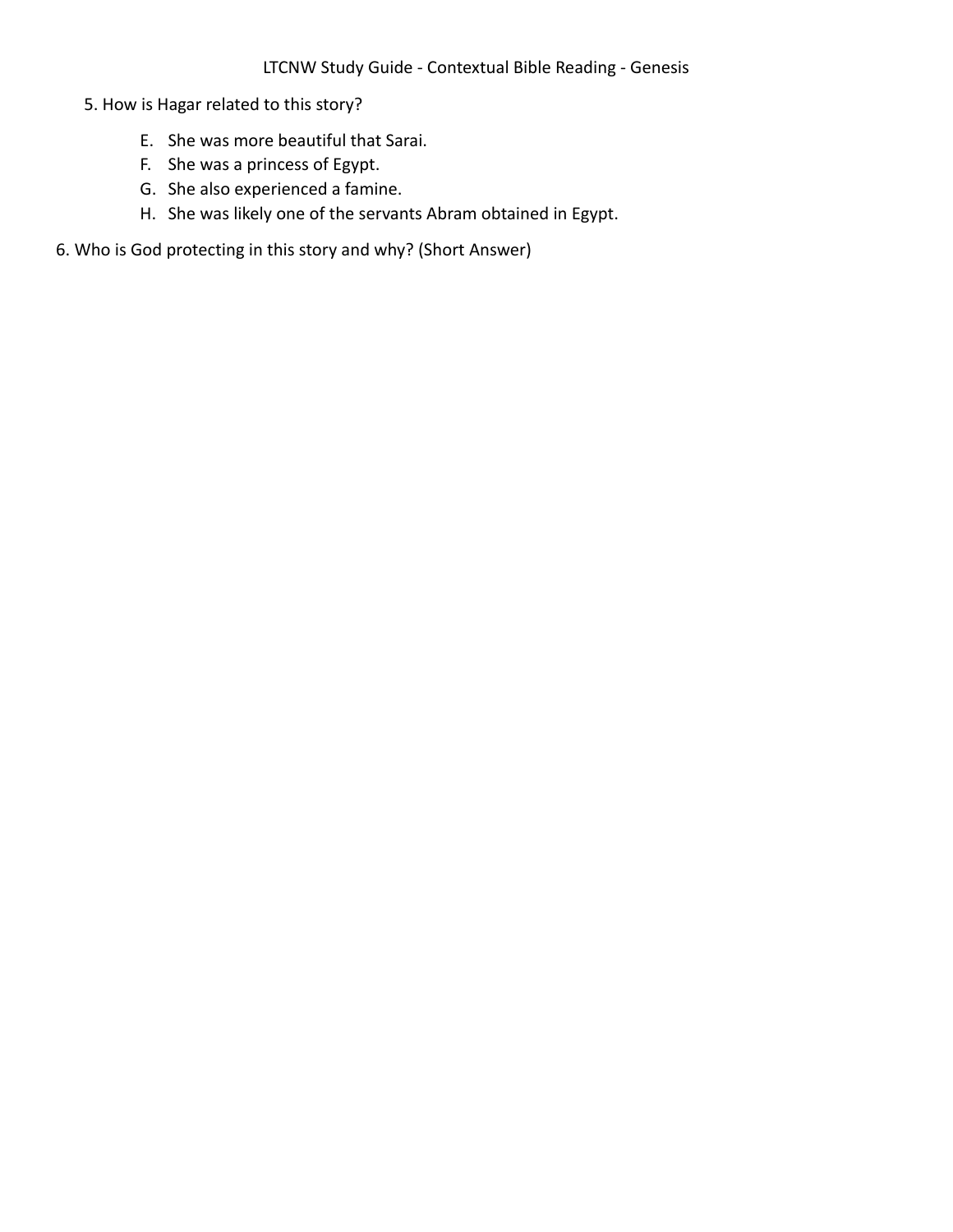## **Example Passage and Questions for 7th -12th Grade (Student's Guide):**

Read this passage and answer the questions (Genesis 12:6-13:4)

Abram passed through the land to the place at Shechem, to the oak of Moreh. At that time the Canaanites were in the land. Then the Lord appeared to Abram and said, "To your offspring I will give this land." So he built there an altar to the Lord, who had appeared to him. From there he moved to the hill country on the east of Bethel and pitched his tent, with Bethel on the west and Ai on the east. And there he built an altar to the Lord and called upon the name of the Lord. And Abram journeyed on, still going toward the Negeb. Now there was a famine in the land. So Abram went down to Egypt to sojourn there, for the famine was severe in the land. When he was about to enter Egypt, he said to Sarai his wife, "I know that you are a woman beautiful in appearance, and when the Egyptians see you, they will say, 'This is his wife.' Then they will kill me, but they will let you live. Say you are my sister, that it may go well with me because of you, and that my life may be spared for your sake." When Abram entered Egypt, the Egyptians saw that the woman was very beautiful. And when the princes of Pharaoh saw her, they praised her to Pharaoh. And the woman was taken into Pharaoh's house. And for her sake he dealt well with Abram; and he had sheep, oxen, male donkeys, male servants, female servants, female donkeys, and camels. But the Lord afflicted Pharaoh and his house with great plagues because of Sarai, Abram's wife. So Pharaoh called Abram and said, "What is this you have done to me? Why did you not tell me that she was your wife? Why did you say, 'She is my sister,' so that I took her for my wife? Now then, here is your wife; take her, and go." And Pharaoh gave men orders concerning him, and they sent him away with his wife and all that he had. So Abram went up from Egypt, he and his wife and all that he had, and Lot with him, into the Negeb. Now Abram was very rich in livestock, in silver, and in gold. And he journeyed on from the Negeb as far as Bethel to the place where his tent had been at the beginning, between Bethel and Ai, to the place where he had made an altar at the first. And there Abram called upon the name of the Lord.

- 1. Which detail is part of the introduction?
	- A. There was a famine in the land.
	- B. Abram acquires great possessions.
	- C. Pharoah's advisors praise Sarai to Pharaoh.
	- D. Pharaoh asks Abram why he tricked him.
- 2. Which event is part of the rising action?
	- A. God promises Abram the land of Canaan
	- B. Abram's family flees a famine
	- C. Pharaoh treats Abram well for Sarai's sake
	- D. Pharaoh sends Abram on his way
- 3. Which event is the climax (or turn) of the story?
	- A. Pharaoh taking Sarai from Abram
	- B. God afflicting pharaoh's house with plagues
	- C. Abram returning to Israel
	- D. Abram returning to the altar at Bethel